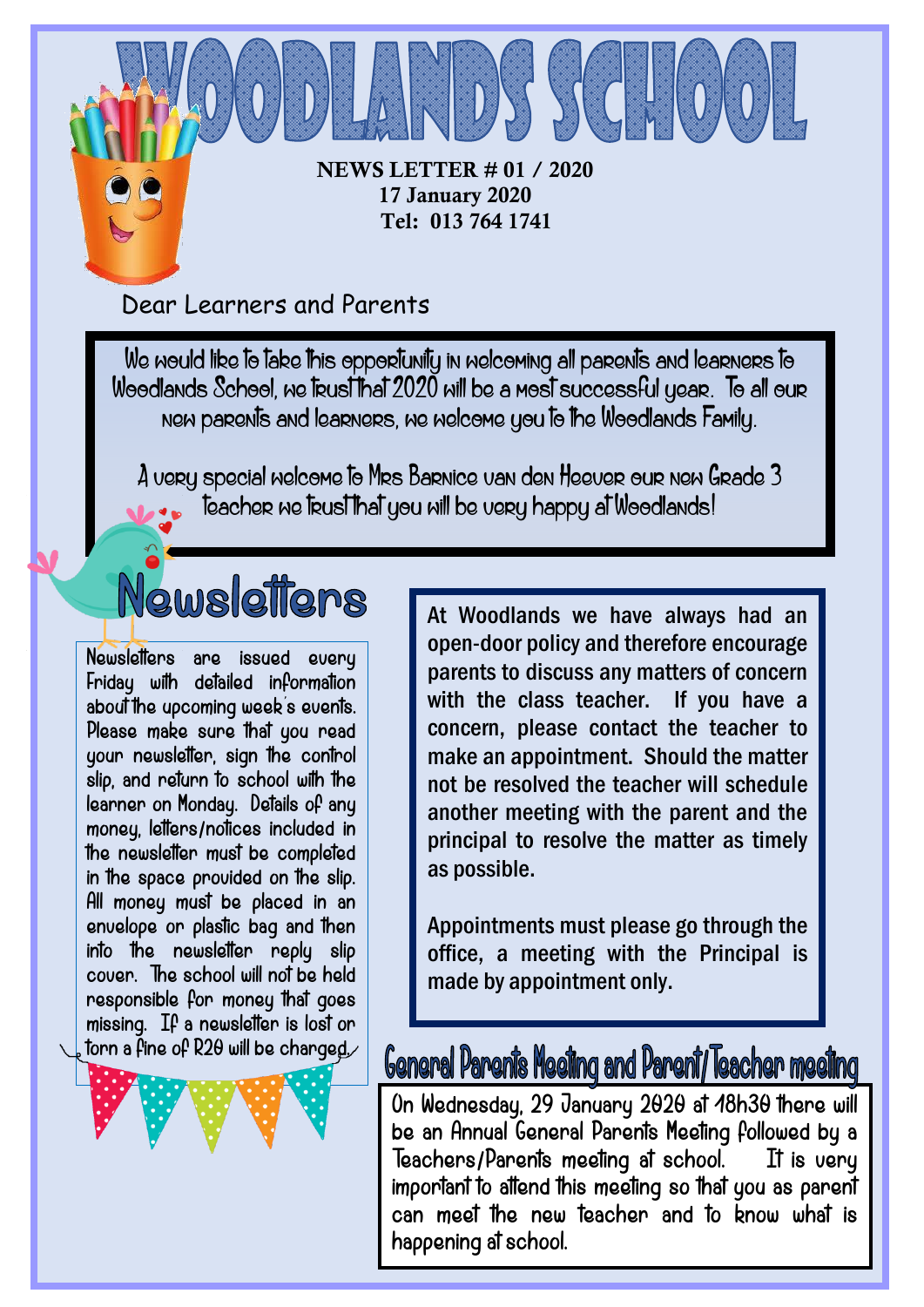

#### Please remember to inform the school office when your contact details change!

ALL **OUTSTANDING** STATIONERY MUST BE AT SCHOOL ON MONDAY!

| Term | School<br><b>Starts</b> | School<br>Closes                                |
|------|-------------------------|-------------------------------------------------|
|      | 15 January<br>21 April  | 1 April<br>26 June                              |
| 3    | 21 July                 | 18 September                                    |
|      | 6 October               | 27 November (Learners)<br>4 December (Teachers) |

School times:

I

| Fridays           | 07h25 - 13h10 : Full School Uniform    |
|-------------------|----------------------------------------|
| Tues, Wed & Thurs | $07h25 - 14h20$ : Sport Uniform        |
| Monday            | $07h25 - 13h20$ : Full School Uniform  |
| Grade $2-7$       |                                        |
| Grade 1           | $07h25 - 13h10$ (Feb – Nov)            |
| Grade R, 00       | $07h25 - 12h35$ (Feb – Nov)            |
| Grade 1, R, 00    | $07h25 - 12h00$ (until end of January) |

### **Please make sure that your child is fetched on time**



ALL ITEMS OF CLOTHING, LUNCH BOXES, ETC MUSTBE CLEARLY MARKED WITH LEARNERS NAME AND SURNAME!

> NO MARKING ON OUTSIDE OF CLOTHING

#### **School Fees 2020**

Very Important Notice

A discount of 5 % of the school fees is granted if such fees for the year are fully paid before the end of January 2020.

80 % of January school fees have not been paid! Fees are payable by the  $5<sup>th</sup>$  of each month for the month and not at the end of the month. The school cannot function if school fees are not paid on time. If your account is in arrears (amount highlighted) please make immediate payment!

Banking Details: Woodlands School Standard Bank Sabie Account: 03 039 4414 Branch: 053152 **Reference: Account number**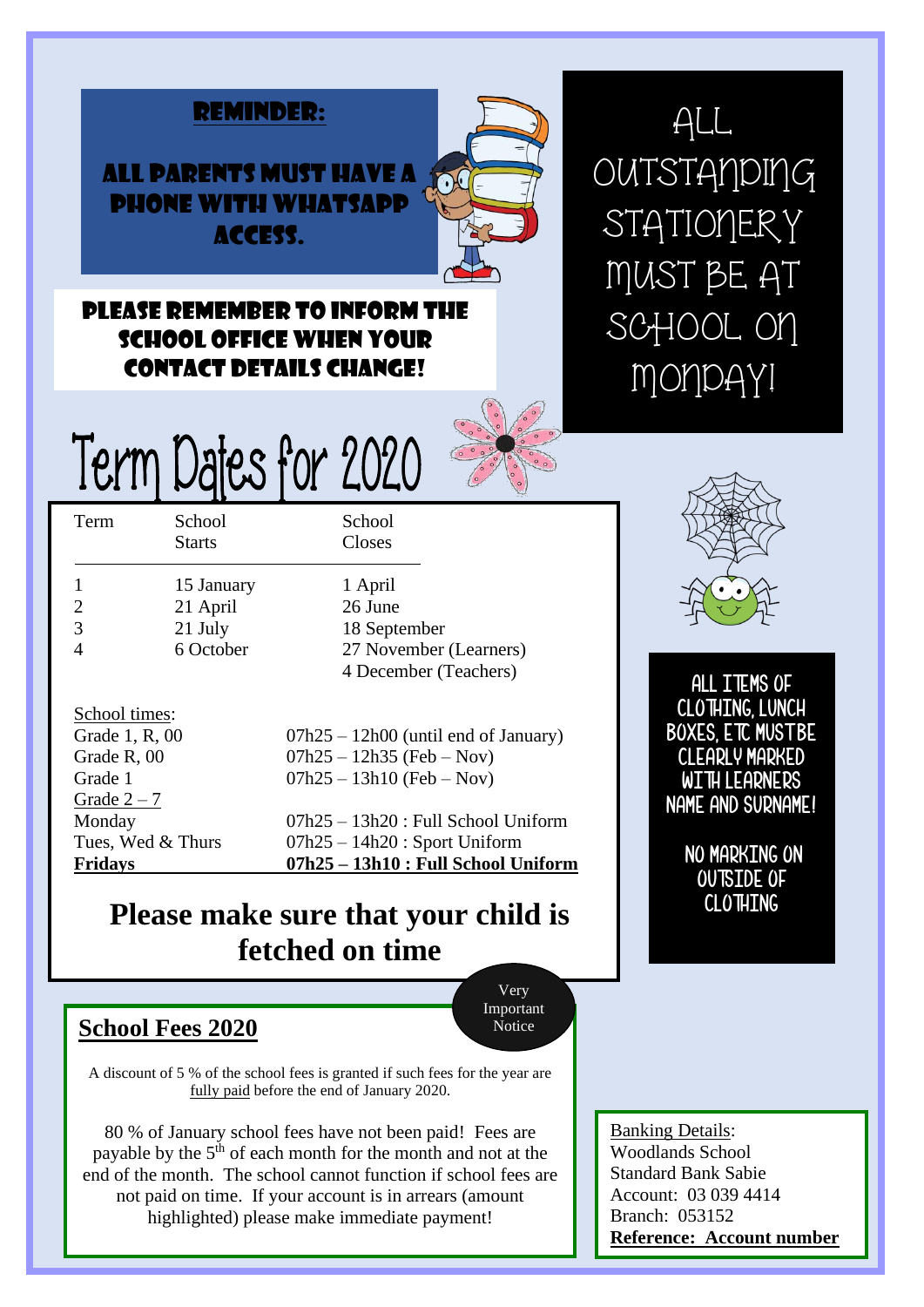

 Thursday. On Friday's learners can shop so remember to give your No sweets or cool drinks (fizzy drinks) are allowed Monday to buy sweets, chips etc. at the tuck child at least R5 to R20 for tuck on a Friday.



## Sick Notes

When a learner is absent a letter must be sent to school when the child returns. A doctor's note must be sent to school if a learner is absent for 3 consecutive days. If you wish to take the child from school for personal matters other than illness a letter must be sent to the class teacher requesting such leave.

# Cell Phones

No cell phones will be allowed at school. If your child needs to phone, the office or teacher is more than willing to contact the parent.



**Extra-mural activities next week** 

#### On Wednesday at 2<sup>nd</sup> break we will be selling hotdogs for R15. Please order and pay on or before Tuesday. Sorry no orders will be accepted on

Wednesday.

**Hotdogs**

Athletics practice on Tuesday, Wednesday and Thursday during school time. Please wear the proper athletics uniform – maroon vest and **black boxer shorts over** the latex shorts. Only black or maroon takkies may be worn with your sports uniform to school. Also pack extra drinks/water on these days.

### Monday & Friday learners wear full school uniform.

#### Note:

I

- Only grade 4 to 7 learners are allowed to wear school ties!!!!
- Grade 1 to 3 NO TIES ALLOWED!!!
- Girls must please wear black short tights under their school skirts.
- Grade 00 & R may wear Ciwies on Friday's.

Thank you for purchasing black or maroon school bags, it looks amazing!